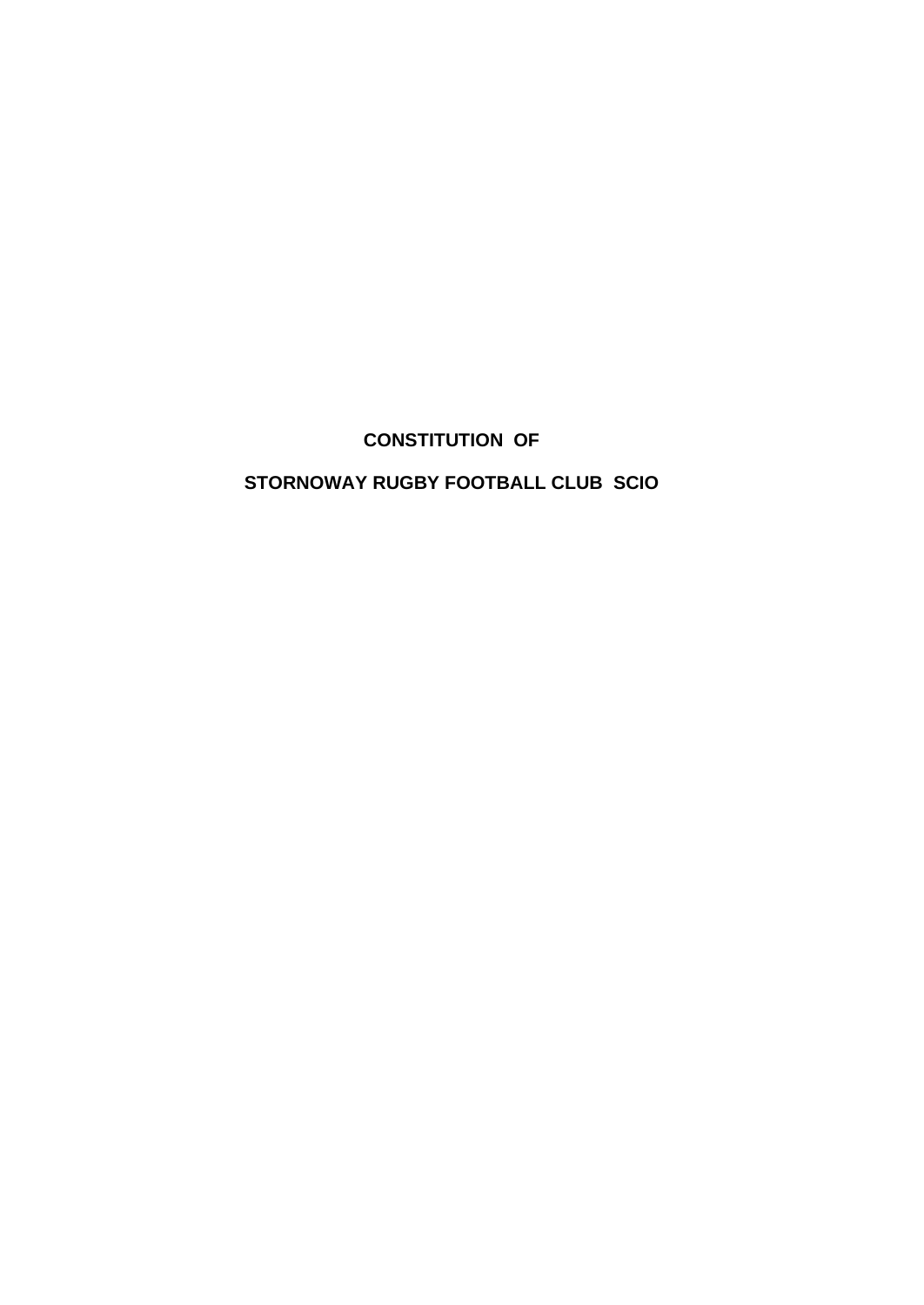# **CONSTITUTION**

#### **of**

# **STORNOWAY RUGBY FOOTBALL CLUB SCIO**

| <b>CONTENTS</b>                                                    |                                                                                                                                                                           |                      |
|--------------------------------------------------------------------|---------------------------------------------------------------------------------------------------------------------------------------------------------------------------|----------------------|
| <b>GENERAL</b>                                                     | type of organisation, Scottish principal<br>office, name, purposes, powers, liability,<br>general structure                                                               | clauses 1 - 10       |
| <b>MEMBERS</b>                                                     | qualifications for membership,<br>application, subscription, register of<br>members, withdrawal, transfer, re-<br>registration, expulsion, termination                    | clauses 11 -<br>27   |
| <b>DECISION-MAKING BY</b><br><b>THE MEMBERS</b>                    | members' meetings, power to request<br>members' meeting, notice, procedure at<br>members' meetings, voting at members'<br>meetings, written resolutions, minutes          | clauses 28 -<br>54   |
| <b>BOARD (CHARITY</b><br><b>TRUSTEES)</b>                          | number, eligibility, election/retiral/re-<br>election, termination of office, register of<br>charity trustees, office bearers, powers,<br>general duties, code of conduct | clauses 55 -<br>84   |
| <b>DECISION-MAKING BY</b><br><b>THE CHARITY</b><br><b>TRUSTEES</b> | notice, procedure at board meetings,<br>minutes                                                                                                                           | clauses 85 -<br>100  |
| <b>ADMINISTRATION</b>                                              | sub-committees, operation of accounts,<br>accounting records and annual<br>accounts                                                                                       | clauses 101 -<br>109 |
| <b>MISCELLANEOUS</b>                                               | winding up, alterations to the<br>constitution, interpretation                                                                                                            | clauses 110 -<br>115 |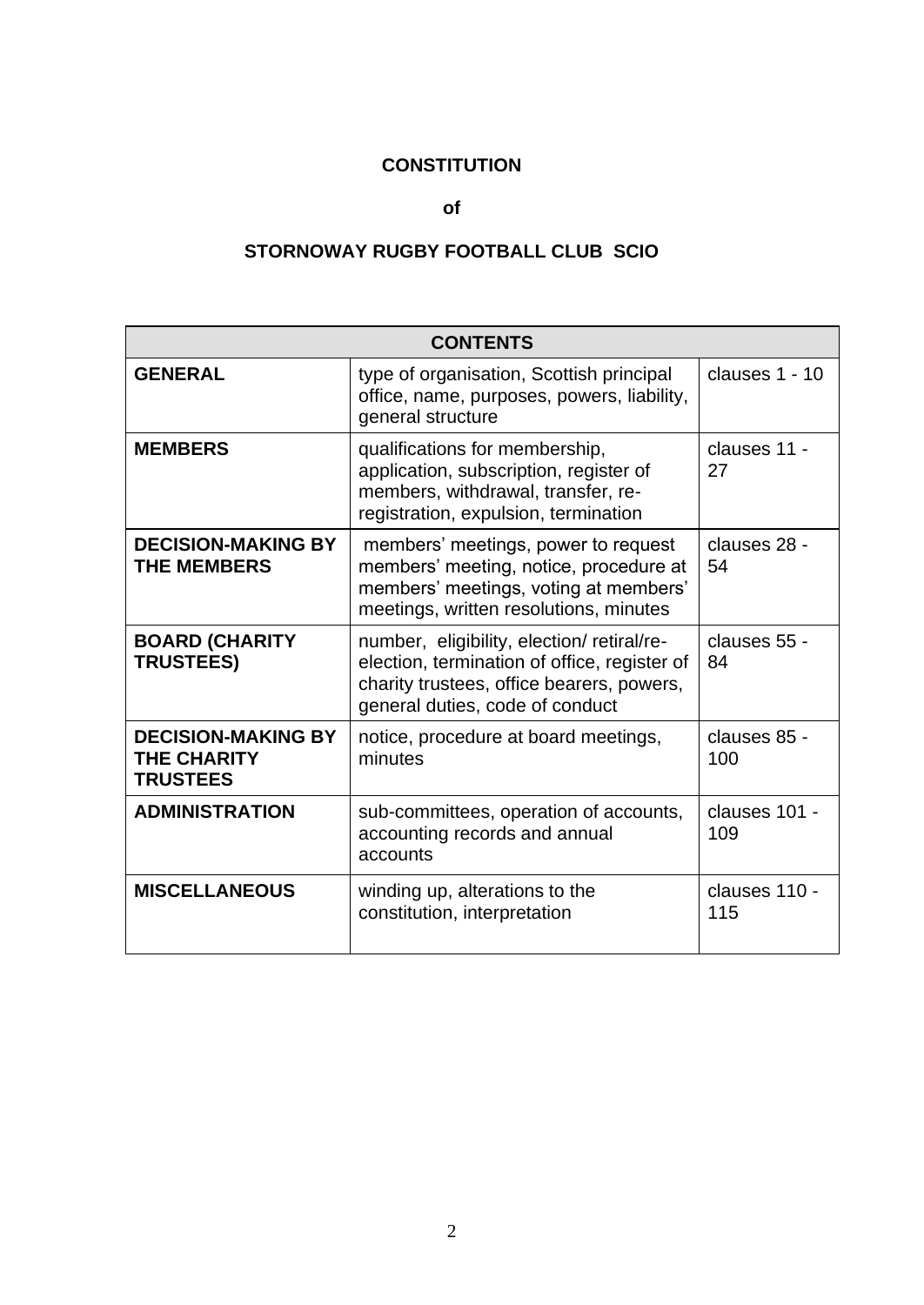## **GENERAL**

#### **Type of organisation**

1 The organisation will, upon registration, be a Scottish Charitable Incorporated Organisation (SCIO).

## **Scottish principal office**

2 The principal office of the organisation will be in Scotland (and must remain in Scotland).

#### **Name**

3 The name of the organisation is

# **STORNOWAY RUGBY FOOTBALL CLUB SCIO**

#### **Purposes**

- 4 The organisation's purposes are:
	- 4.1 To promote the public participation of Rugby Union within the Western Isles, and thereby develop the mental, physical and social capacities of its members and others supportive of the purposes, so that their lives are enriched and conditions in life are improved, whilst ensuring equal opportunities for all members of the community to enjoy the benefits of participation in, and spectating of, the game of rugby.

### **Powers**

- 5 The organisation has power to do anything which is calculated to further its purposes or is conducive or incidental to doing so.
- 6 No part of the income or property of the organisation may be paid or transferred (directly or indirectly) to the members - either in the course of the organisation's existence or on dissolution - except where this is done in direct furtherance of the organisation's charitable purposes.

#### **Liability of members**

- 7 The members of the organisation have no liability to pay any sums to help to meet the debts (or other liabilities) of the organisation if it is wound up; accordingly, if the organisation is unable to meet its debts, the members will not be held responsible.
- 8 The members and charity trustees have certain legal duties under the Charities and Trustee Investment (Scotland) Act 2005; and clause 7 does not exclude (or limit) any personal liabilities they might incur if they are in breach of those duties or in breach of other legal obligations or duties that apply to them personally.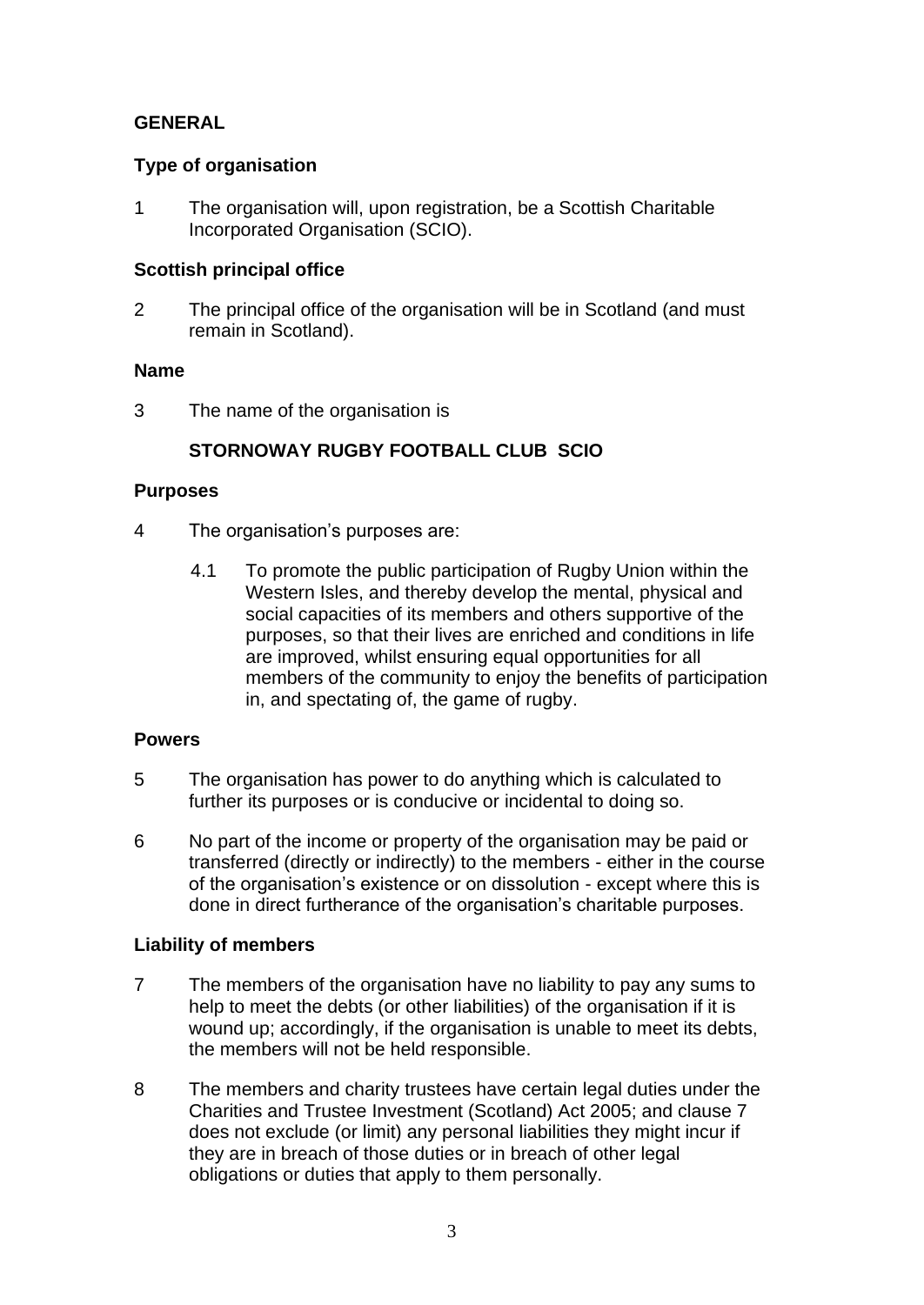#### **General structure**

- 9 The structure of the organisation consists of:-
	- 9.1 the MEMBERS who have the right to attend members' meetings (including any annual general meeting) and have important powers under the constitution; in particular, the members appoint people to serve on the board and take decisions on changes to the constitution itself;
	- 9.2 the BOARD who hold regular meetings, and generally control the activities of the organisation; for example, the board is responsible for monitoring and controlling the financial position of the organisation.
- 10 The people serving on the board are referred to in this constitution as CHARITY TRUSTEES.

# **MEMBERS**

#### **Qualifications for membership**

- 11 Membership is open to all individuals supportive of the purposes of the organisation, and no application for membership will be refused on other than reasonable grounds. There will be no discrimination on grounds of age, disability, gender reassignment, marriage and civil partnership, pregnancy and maternity, race, religion, or belief, sex, sexual orientation, political or other opinion.
- 12 The organisation shall have a membership policy setting out categories of membership as determined by the board from time to time and approved by the members at an annual general meeting
- 13 Employees of the organisation are not eligible for membership.

#### **Application for membership**

14 Any person who wishes to become a member must sign a written application for membership; the application will then be considered by the board at its next board meeting.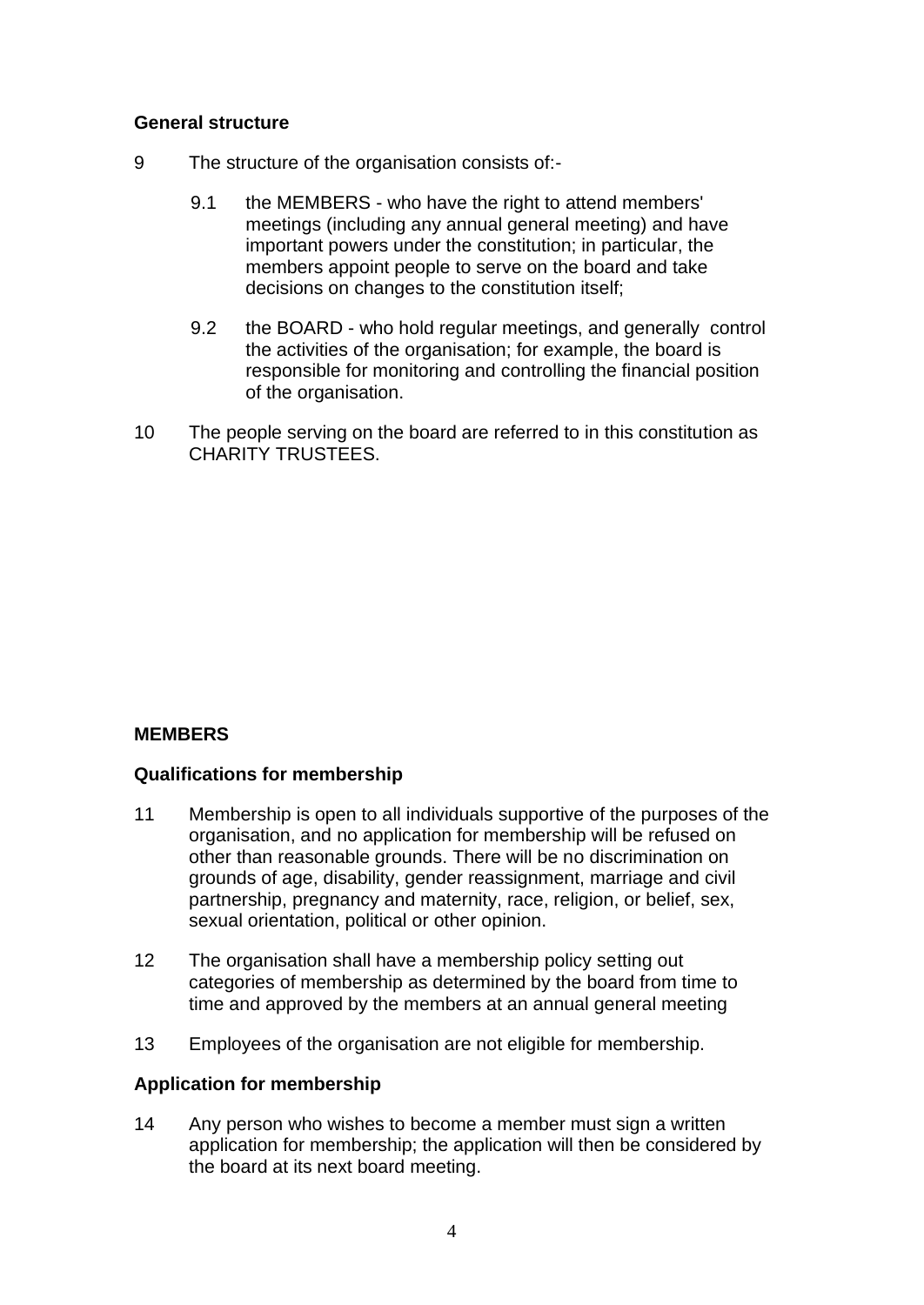- 15 The board may, at its discretion, refuse to admit any person to membership.
- 16 The board must notify each applicant promptly (in writing or by e-mail) of its decision on whether or not to admit him/her to membership.

#### **Membership subscription**

17 A membership subscription will be payable as determined by the organisation's membership policy adopted under clause 12.

## **Register of members**

- 18 The board must keep a register of members, setting out
	- 18.1 for each current member:
		- 18.1.1 his/her full name and address; and
		- 18.1.2 the date on which he/she was registered as a member of the organisation;
	- 18.2 for each former member for at least six years from the date on he/she ceased to be a member:
		- 18.2.1 his/her name; and
		- 18.2.2 the date on which he/she ceased to be a member.
- 19 The board must ensure that the register of members is updated within 28 days of any change:
	- 19.1 which arises from a resolution of the board or a resolution passed by the members of the organisation; or
	- 19.2 which is notified to the organisation.
- 20 If a member or charity trustee of the organisation requests a copy of the register of members, the board must ensure that a copy is supplied to him/her within 28 days, providing the request is reasonable; if the request is made by a member (rather than a charity trustee), the board may provide a copy which has the addresses blanked out.

# **Withdrawal from membership**

21 Any person who wants to withdraw from membership must give a written notice of withdrawal to the organisation, signed by him/her; he/she will cease to be a member as from the time when the notice is received by the organisation.

# **Transfer of membership**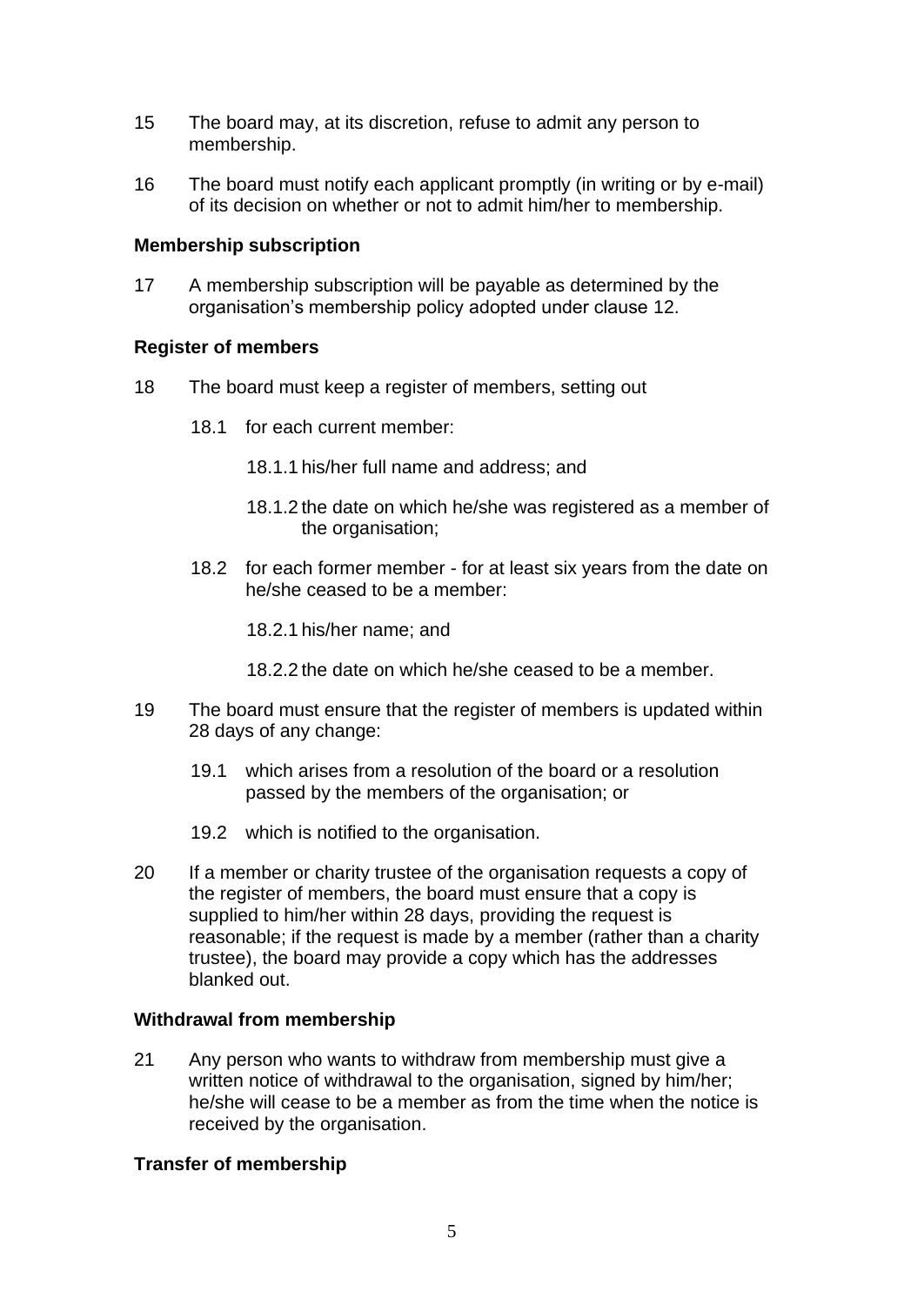22 Membership of the organisation may not be transferred by a member.

## **Re-registration of members**

- 23 The board may, at any time, issue notices to the members requiring them to confirm that they wish to remain as members of the organisation, and allowing them a period of 28 days (running from the date of issue of the notice) to provide that confirmation to the board.
- 24 If a member fails to provide confirmation to the board (in writing or by e-mail) that he/she wishes to remain as a member of the organisation before the expiry of the 28-day period referred to in clause 23, the board may expel him/her from membership.
- 25 A notice under clause 23 will not be valid unless it refers specifically to the consequences (under clause 24) of failing to provide confirmation within the 28-day period.

## **Expulsion from membership**

- 26 Any person may be expelled from membership by way of a resolution passed by not less than two thirds of those present and voting at a members' meeting, providing the following procedures have been observed:-
	- 26.1 at least 21 days' notice of the intention to propose the resolution must be given to the member concerned, specifying the grounds for the proposed expulsion;
	- 26.2 the member concerned will be entitled to be heard on the resolution at the members' meeting at which the resolution is proposed.

#### **Termination**

27 Membership of the organisation will terminate on death.

# **DECISION-MAKING BY THE MEMBERS**

#### **Members' meetings**

- 28 The board must arrange a meeting of members (an annual general meeting or "AGM") in each calendar year.
- 29 The gap between one AGM and the next must not be longer than 15 months.
- 30 Notwithstanding clause 28, an AGM does not need to be held during the calendar year in which the organisation is formed; but the first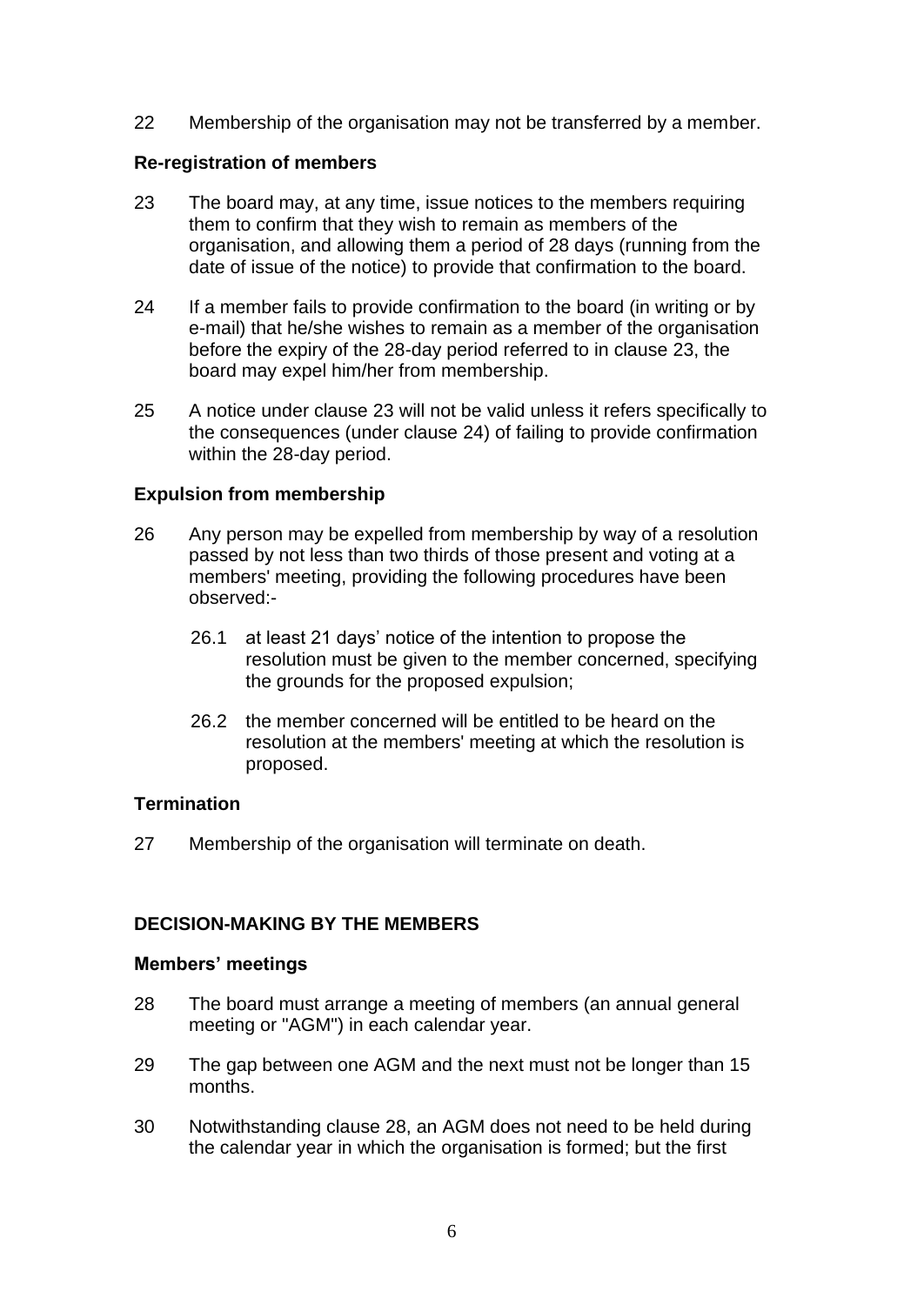AGM must still be held within 15 months of the date on which the organisation is formed.

- 31 The business of each AGM must include:-
	- 31.1 a report by the chair on the activities of the organisation;
	- 31.2 consideration of the annual accounts of the organisation;
	- 31.3 the election/re-election of charity trustees, as referred to in clauses 60 to 63.
- 32 The board may arrange a special members' meeting at any time.

## **Power to request the board to arrange a special members' meeting**

- 33 The board must arrange a special members' meeting if they are requested to do so by a notice (which may take the form of two or more documents in the same terms, each signed by one or more members) by members who amount to 5% or more of the total membership of the organisation at the time, providing:
	- 33.1 the notice states the purposes for which the meeting is to be held; and
	- 33.2 those purposes are not inconsistent with the terms of this constitution, the Charities and Trustee (Investment) Scotland Act 2005 or any other statutory provision.
- 34 If the board receive a notice under clause 33, the date for the meeting which they arrange in accordance with the notice must not be later than 28 days from the date on which they received the notice.

#### **Notice of members' meetings**

- 35 At least 14 clear days' notice must be given of any AGM or any special members' meeting.
- 36 The notice calling a members' meeting must specify in general terms what business is to be dealt with at the meeting; and
	- 36.1 in the case of a resolution to alter the constitution, must set out the exact terms of the proposed alteration(s); or
	- 36.2 in the case of any other resolution falling within clause 45 (requirement for two-thirds majority) must set out the exact terms of the resolution.
- 37 The reference to "clear days" in clause 35 shall be taken to mean that, in calculating the period of notice,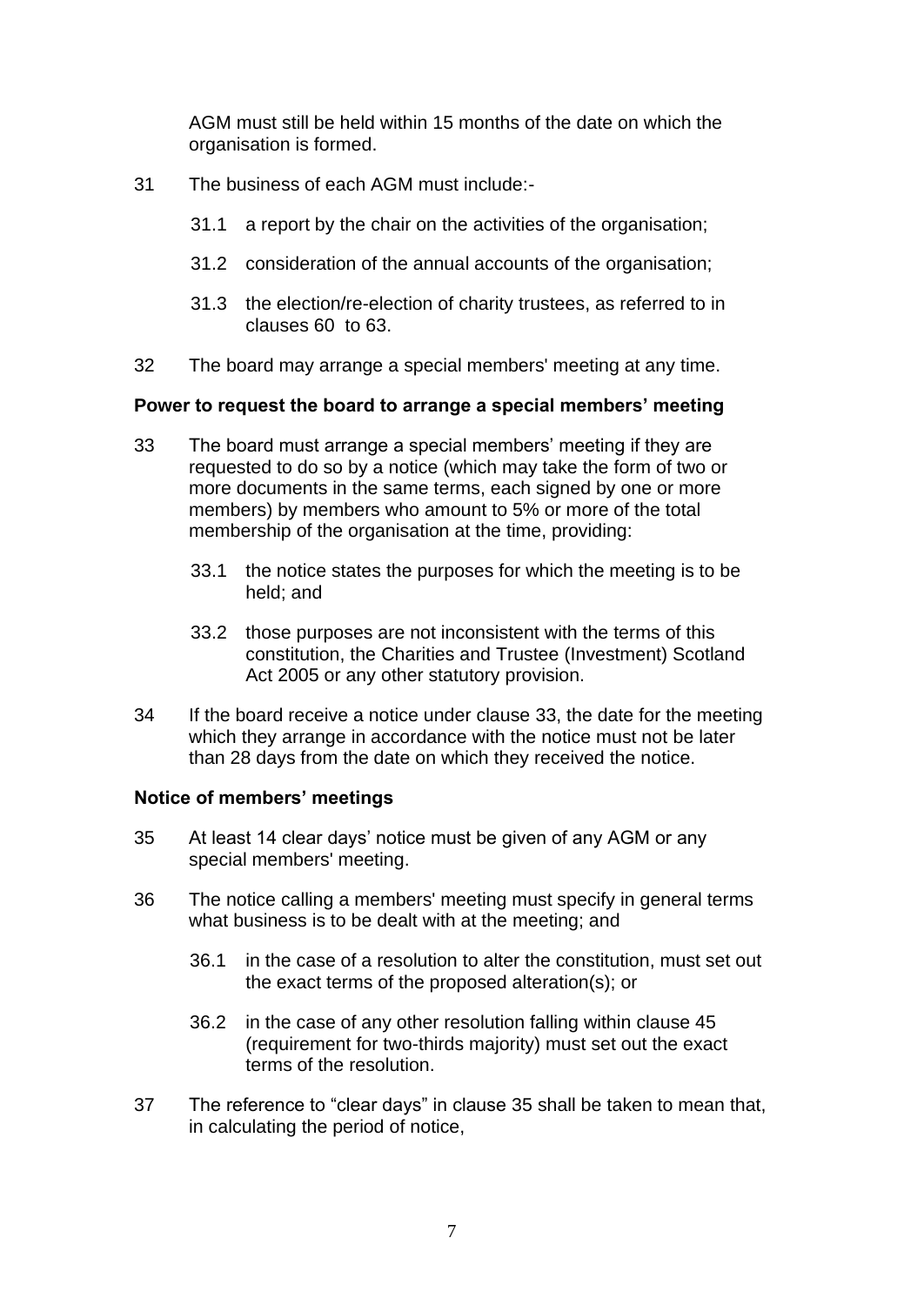- 37.1 the day after the notices are posted (or sent by e-mail) should be excluded; and
- 37.2 the day of the meeting itself should also be excluded.
- 38 Notice of every members' meeting must be given to all the members of the organisation, and to all the charity trustees; but the accidental omission to give notice to one or more members will not invalidate the proceedings at the meeting.
- 39 Any notice which requires to be given to a member under this constitution must be: -
	- 39.1 sent by post to the member, at the address last notified by him/her to the organisation; *or*
	- 39.2 sent by e-mail to the member, at the e-mail address last notified by him/her to the organisation.

#### **Procedure at members' meetings**

- 40 No valid decisions can be taken at any members' meeting unless a quorum is present.
- 41 The quorum for a members' meeting is **8** members, present in person.
- 42 If a quorum is not present within 15 minutes after the time at which a members' meeting was due to start - or if a quorum ceases to be present during a members' meeting - the meeting cannot proceed; and fresh notices of meeting will require to be sent out, to deal with the business (or remaining business) which was intended to be conducted.
- 43 The chair of the organisation should act as chairperson of each members' meeting.
- 44 If the chair of the organisation is not present within 15 minutes after the time at which the meeting was due to start (or is not willing to act as chairperson), the charity trustees present at the meeting must elect (from among themselves) the person who will act as chairperson of that meeting.

#### **Voting at members' meetings**

- 45 Every member has one vote, which must be given personally.
- 46 All decisions at members' meetings will be made by majority vote with the exception of the types of resolution listed in clause 47.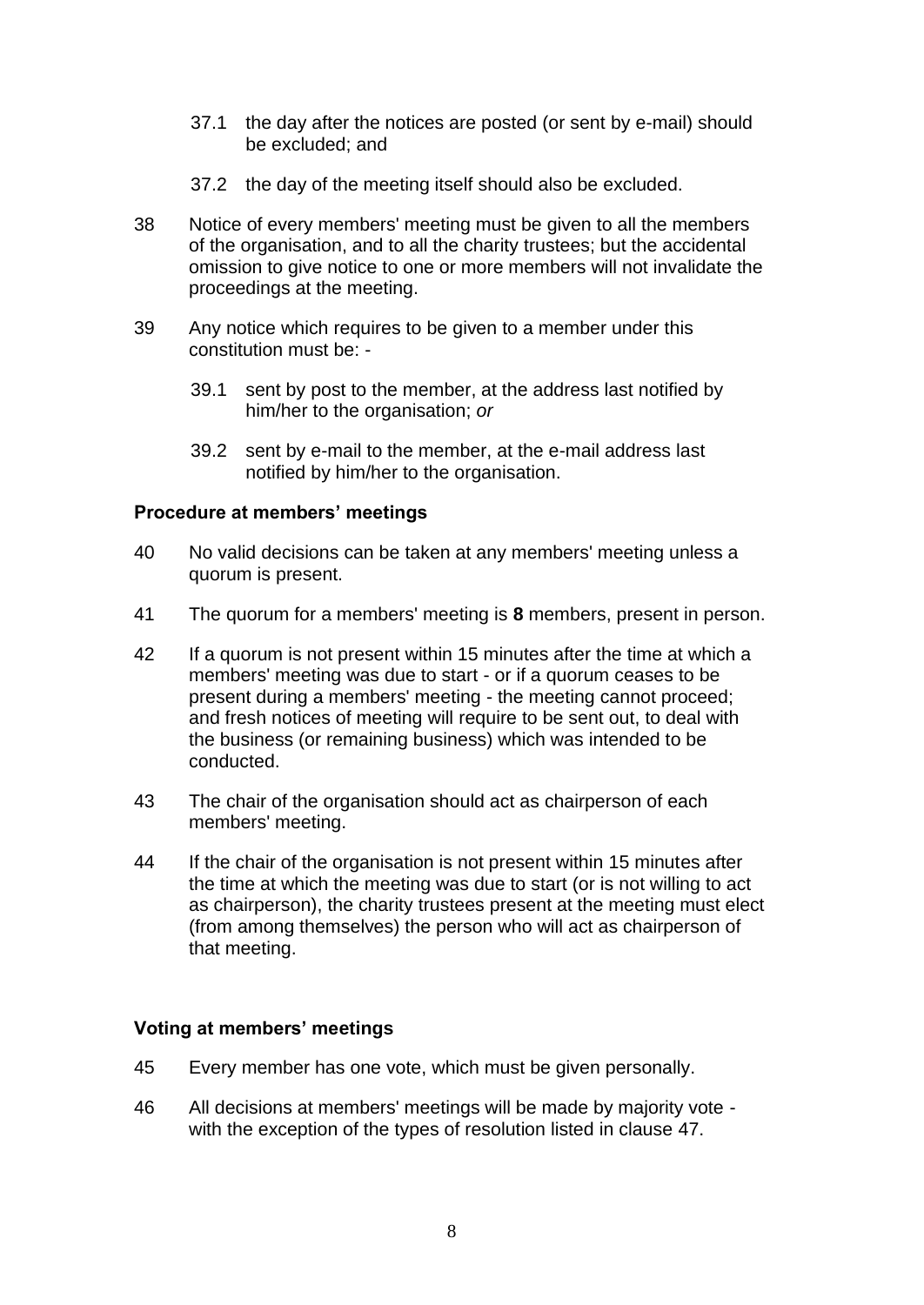- 47 The following resolutions will be valid only if passed by not less than two thirds of those voting on the resolution at a members' meeting (or if passed by way of a written resolution under clause 51):
	- 47.1 a resolution amending the constitution;
	- 47.2 a resolution expelling a person from membership under clause 26;
	- 47.3 a resolution directing the board to take any particular step (or directing the board not to take any particular step);
	- 47.4 a resolution approving the amalgamation of the organisation with another SCIO (or approving the constitution of the new SCIO to be constituted as the successor pursuant to that amalgamation);
	- 47.5 a resolution to the effect that all of the organisation's property, rights and liabilities should be transferred to another SCIO (or agreeing to the transfer from another SCIO of all of its property, rights and liabilities);
	- 47.6 a resolution for the winding up or dissolution of the organisation.
- 48 If there is an equal number of votes for and against any resolution, the chairperson of the meeting will be entitled to a second (casting) vote.
- 49 A resolution put to the vote at a members' meeting will be decided on a show of hands - unless the chairperson (or at least two other members present at the meeting) ask for a secret ballot.
- 50 The chairperson will decide how any secret ballot is to be conducted, and he/she will declare the result of the ballot at the meeting.

#### **Written resolutions by members**

51 A resolution agreed to in writing (or by e-mail) by all the members will be as valid as if it had been passed at a members' meeting; the date of the resolution will be taken to be the date on which the last member agreed to it.

#### **Minutes**

- 52 The board must ensure that proper minutes are kept in relation to all members' meetings.
- 53 Minutes of members' meetings must include the names of those present; and (so far as possible) should be signed by the chairperson of the meeting.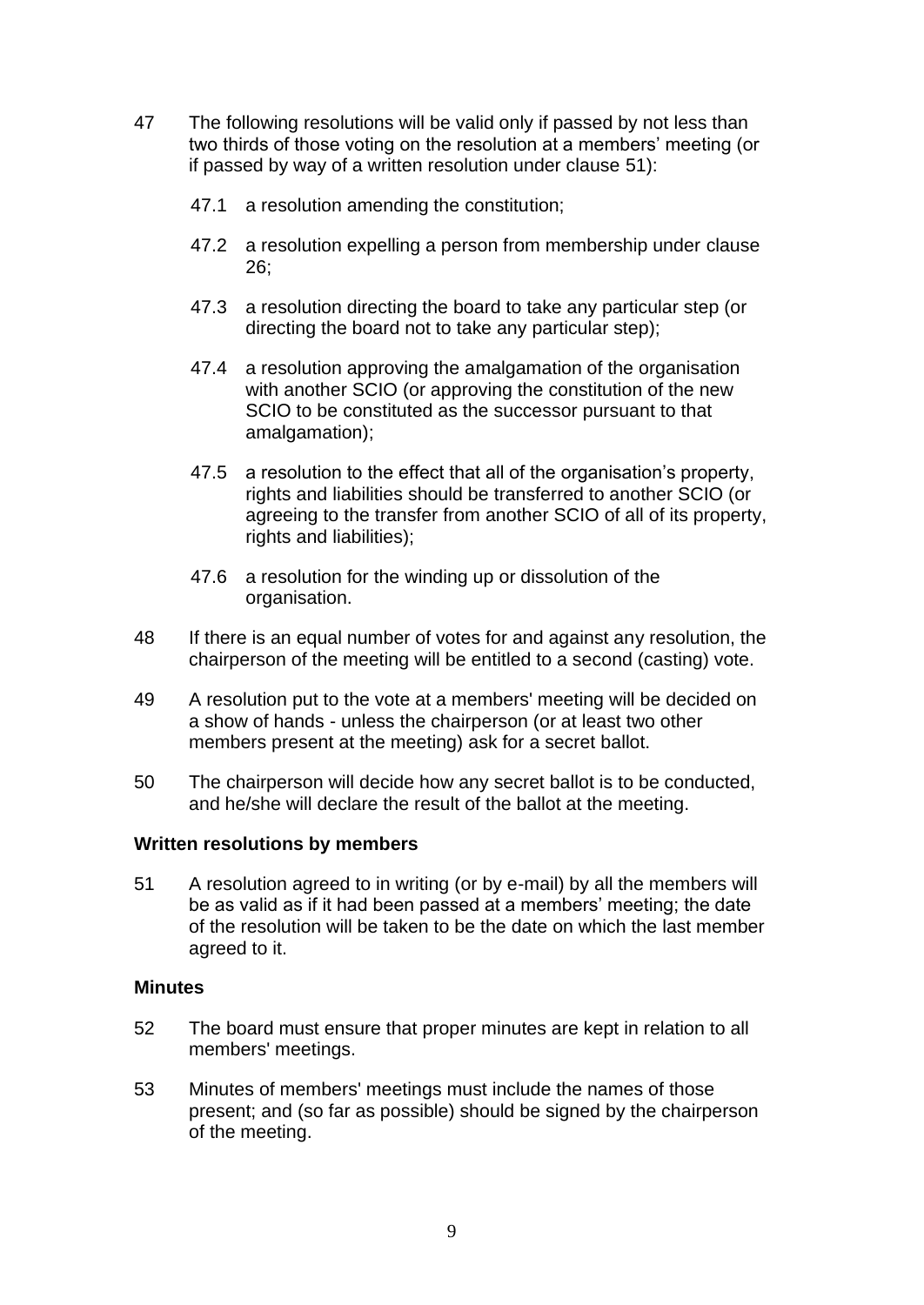54 The board shall make available copies of the minutes referred to in clause 52 to any member of the public requesting them; but on the basis that the board may exclude confidential material to the extent permitted under clause 100.

## **BOARD**

#### **Number of charity trustees**

- 55 The maximum number of charity trustees is 12, out of that:
	- 55.1 no more than 9 shall be charity trustees who were elected/appointed under clauses 60 and 61 (or deemed to have been appointed under clause 59); and
	- 55.2 no more than 3 shall be charity trustees who were co-opted under the provisions of clauses [64](#page-10-0) and [65.](#page-10-1)
- 56 The minimum number of charity trustees is 4.

## **Eligibility**

- 57 A person shall not be eligible for election/appointment to the board under clauses 60 to 63 unless he/she is a member of the organisation; a person appointed to the board under clause [64](#page-10-0) need not, however, be a member of the organisation.
- 58 A person will not be eligible for election or appointment to the board if he/she is: -
	- 58.1 disqualified from being a charity trustee under the Charities and Trustee Investment (Scotland) Act 2005; or
	- 58.2 an employee of the organisation.

#### **Initial charity trustees**

59 The individuals who signed the charity trustee declaration forms which accompanied the application for incorporation of the organisation shall be deemed to have been appointed by the members as charity trustees with effect from the date of incorporation of the organisation.

#### **Election, retiral, re-election**

- 60 At each AGM, the members may elect any member (unless he/she is debarred from membership under clause 58) to be a charity trustee.
- 61 The board may at any time appoint any member (unless he/she is debarred from membership under clause 58) to be a charity trustee.
- 62 At each AGM, all of the charity trustees elected/appointed under clauses 60 and 61 (and, in the case of the first AGM, those deemed to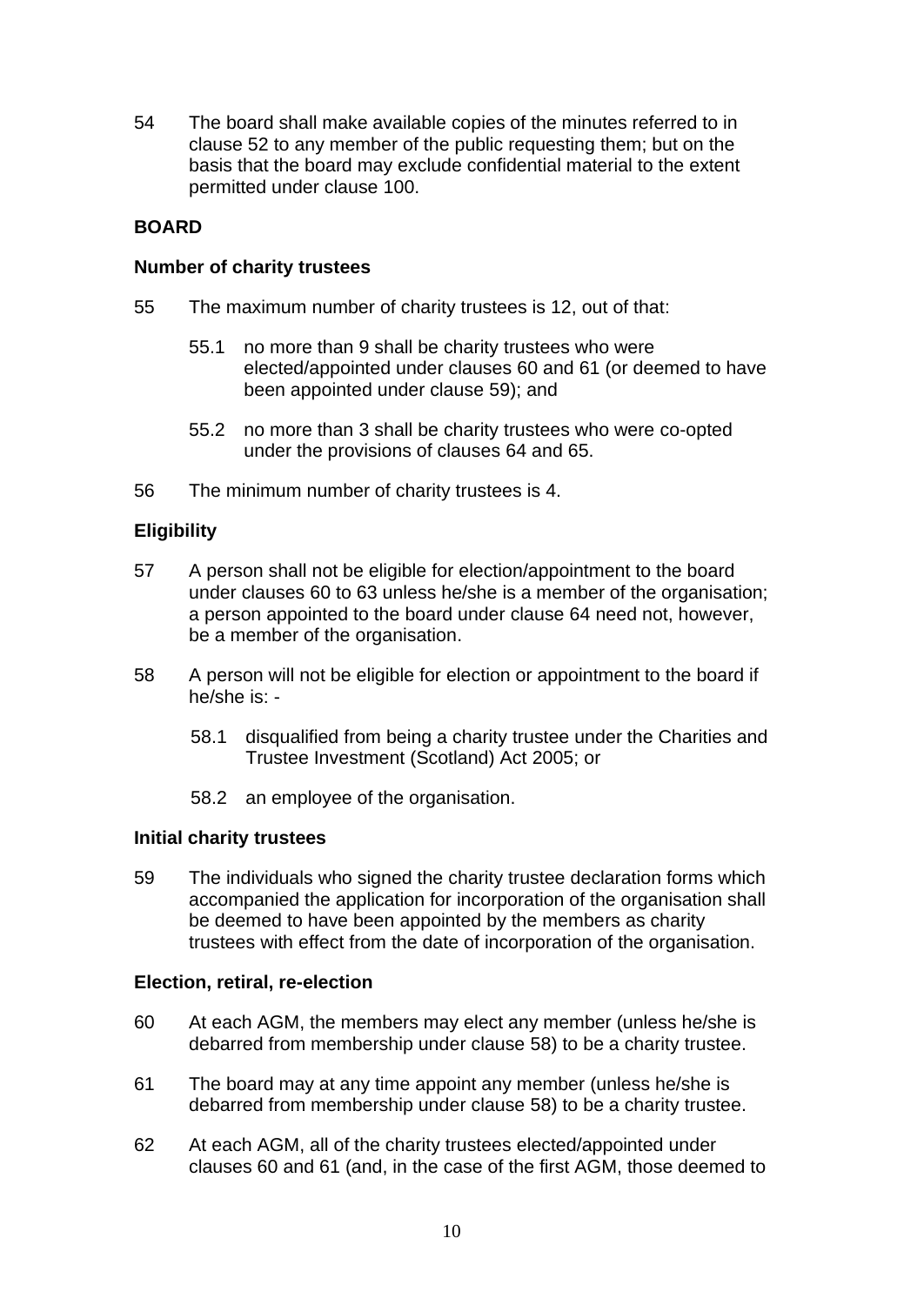have been appointed under clause 59) shall retire from office – but shall then be eligible for re-election under clause 60.

- 63 A charity trustee retiring at an AGM will be eligible for re-election unless;
	- 63.1 he/she advises the board prior to the conclusion of the AGM that he/she does not wish to be re-appointed as a charity trustee; or
	- 63.2 an election process was held at the AGM and he/she was not among those elected/re-elected through that process; or
	- 63.3 a resolution for the re-election of that charity trustee was put to the AGM and was not carried.

#### **Appointment/re-appointment of co-opted charity trustees**

- <span id="page-10-0"></span>64 In addition to their powers under clause 61, the board may at any time appoint any non-member of the organisation to be a charity trustee (subject to clause 55, and providing he/she is not debarred from membership under clause 58) either on the basis that he/she has been nominated by a body with which the organisation has close contact in the course of its activities or on the basis that he/she has specialist experience and/or skills which could be of assistance to the board.
- <span id="page-10-1"></span>65 At each AGM, all of the charity trustees appointed under clause [64](#page-10-0) shall retire from office – but shall then be eligible for re-appointment under that clause.

#### **Termination of office**

- 66 A charity trustee will automatically cease to hold office if:
	- 66.1 he/she becomes disqualified from being a charity trustee under the Charities and Trustee Investment (Scotland) Act 2005;
	- 66.2 he/she becomes incapable for medical reasons of carrying out his/her duties as a charity trustee - but only if that has continued (or is expected to continue) for a period of more than six months;
	- 66.3 (in the case of a charity trustee elected/appointed under clauses 59 to 63) he/she ceases to be a member of the organisation;
	- 66.4 he/she becomes an employee of the organisation;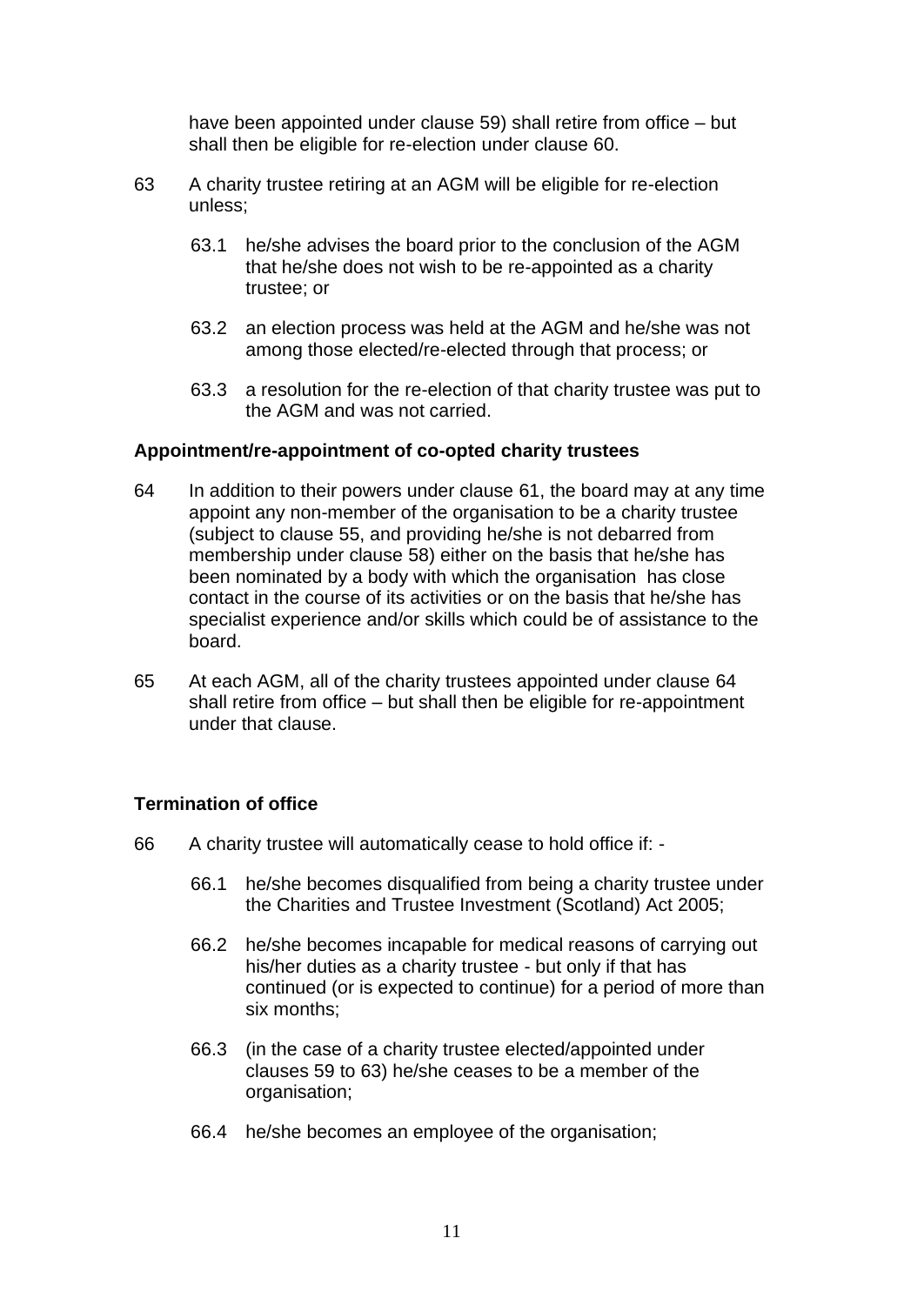- 66.5 he/she gives the organisation a notice of resignation, signed by him/her;
- 66.6 he/she is absent (without good reason, in the opinion of the board) from more than three consecutive meetings of the board - but only if the board resolves to remove him/her from office;
- 66.7 he/she is removed from office by resolution of the board on the grounds that he/she is considered to have committed a material breach of the code of conduct for charity trustees (as referred to in clause 83);
- 66.8 he/she is removed from office by resolution of the board on the grounds that he/she is considered to have been in serious or persistent breach of his/her duties under section 66(1) or (2) of the Charities and Trustee Investment (Scotland) Act 2005; or
- 66.9 he/she is removed from office by a resolution of the members passed at a members' meeting.
- 67 A resolution under paragraph 66.7, 66.8 or 66.9 shall be valid only if:
	- 67.1 the charity trustee who is the subject of the resolution is given reasonable prior written notice of the grounds upon which the resolution for his/her removal is to be proposed;
	- 67.2 the charity trustee concerned is given the opportunity to address the meeting at which the resolution is proposed, prior to the resolution being put to the vote; and
	- 67.3 (in the case of a resolution under paragraph 66.7 or 66.8) at least two thirds (to the nearest round number) of the charity trustees then in office vote in favour of the resolution.

#### **Register of charity trustees**

- 68 The board must keep a register of charity trustees, setting out
	- 68.1 for each current charity trustee:
		- 68.1.1 his/her full name and address;
		- 68.1.2 the date on which he/she was appointed as a charity trustee; and
		- 68.1.3 any office held by him/her in the organisation;
	- 68.2 for each former charity trustee for at least 6 years from the date on which he/she ceased to be a charity trustee:
		- 68.2.1 the name of the charity trustee;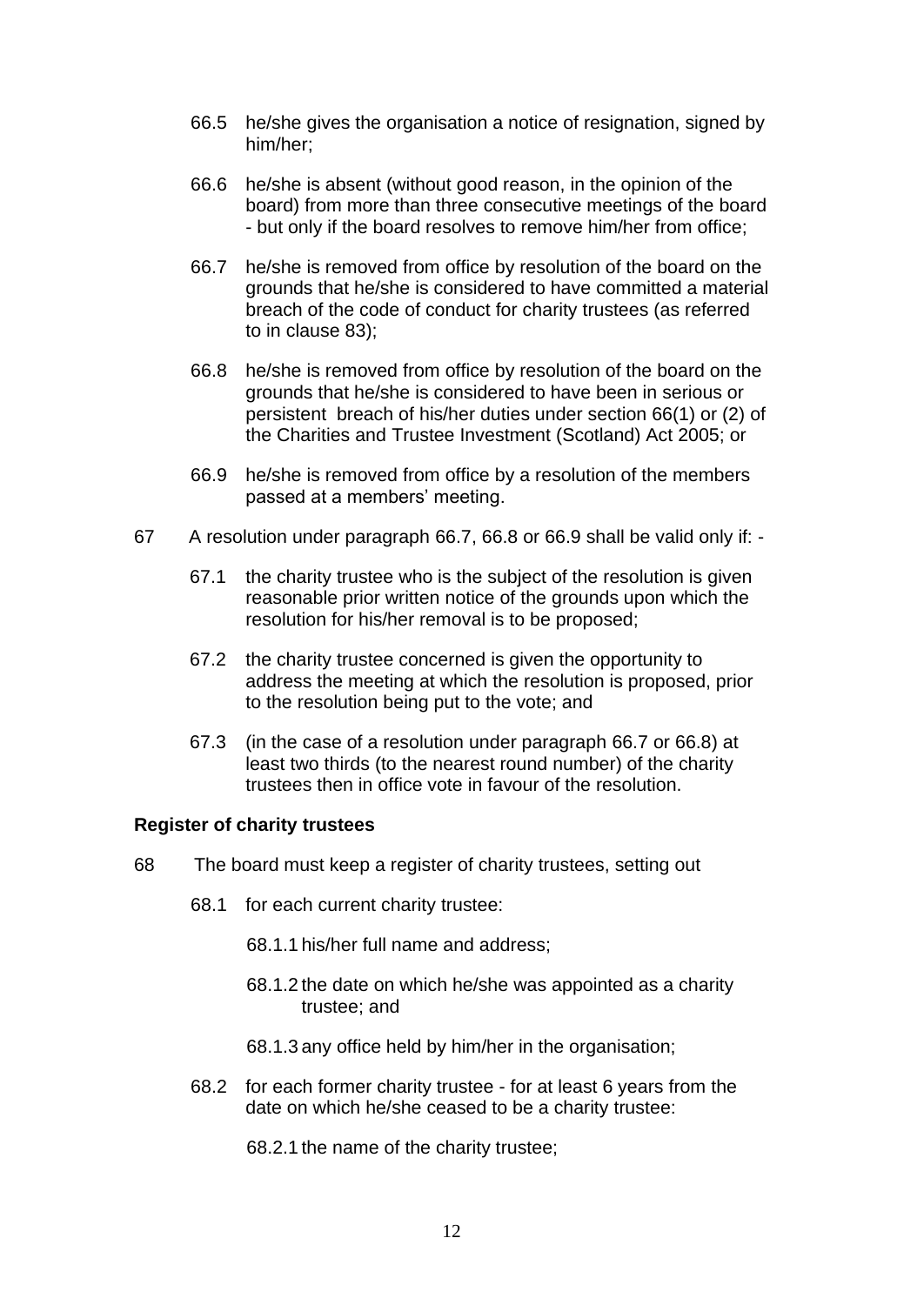68.2.2 any office held by him/her in the organisation; and

68.2.3 the date on which he/she ceased to be a charity trustee.

- 69 The board must ensure that the register of charity trustees is updated within 28 days of any change:
	- 69.1 which arises from a resolution of the board or a resolution passed by the members of the organisation; or
	- 69.2 which is notified to the organisation.
- 70 If any person requests a copy of the register of charity trustees, the board must ensure that a copy is supplied to him/her within 28 days, providing the request is reasonable; if the request is made by a person who is not a charity trustee of the organisation, the board may provide a copy which has the addresses blanked out - if the SCIO is satisfied that including that information is likely to jeopardise the safety or security of any person or premises.

#### **Office-bearers**

- 71 The charity trustees must elect (from among themselves) a chair, a treasurer and a secretary.
- 72 In addition to the office-bearers required under clause 71, the charity trustees may elect (from among themselves) further office-bearers if they consider that appropriate.
- 73 All of the office-bearers will cease to hold office at the conclusion of each AGM, but may then be re-elected under clause 71 or 72.
- 74 A person elected to any office will automatically cease to hold that office: -
	- 74.1 if he/she ceases to be a charity trustee; *or*
	- 74.2 if he/she gives to the organisation a notice of resignation from that office, signed by him/her.

#### **Powers of board**

- 75 Except where this constitution states otherwise, the organisation (and its assets and operations) will be managed by the board; and the board may exercise all the powers of the organisation.
- 76 A meeting of the board at which a quorum is present may exercise all powers exercisable by the board.
- 77 The members may, by way of a resolution passed in compliance with clause 47 (requirement for two-thirds majority), direct the board to take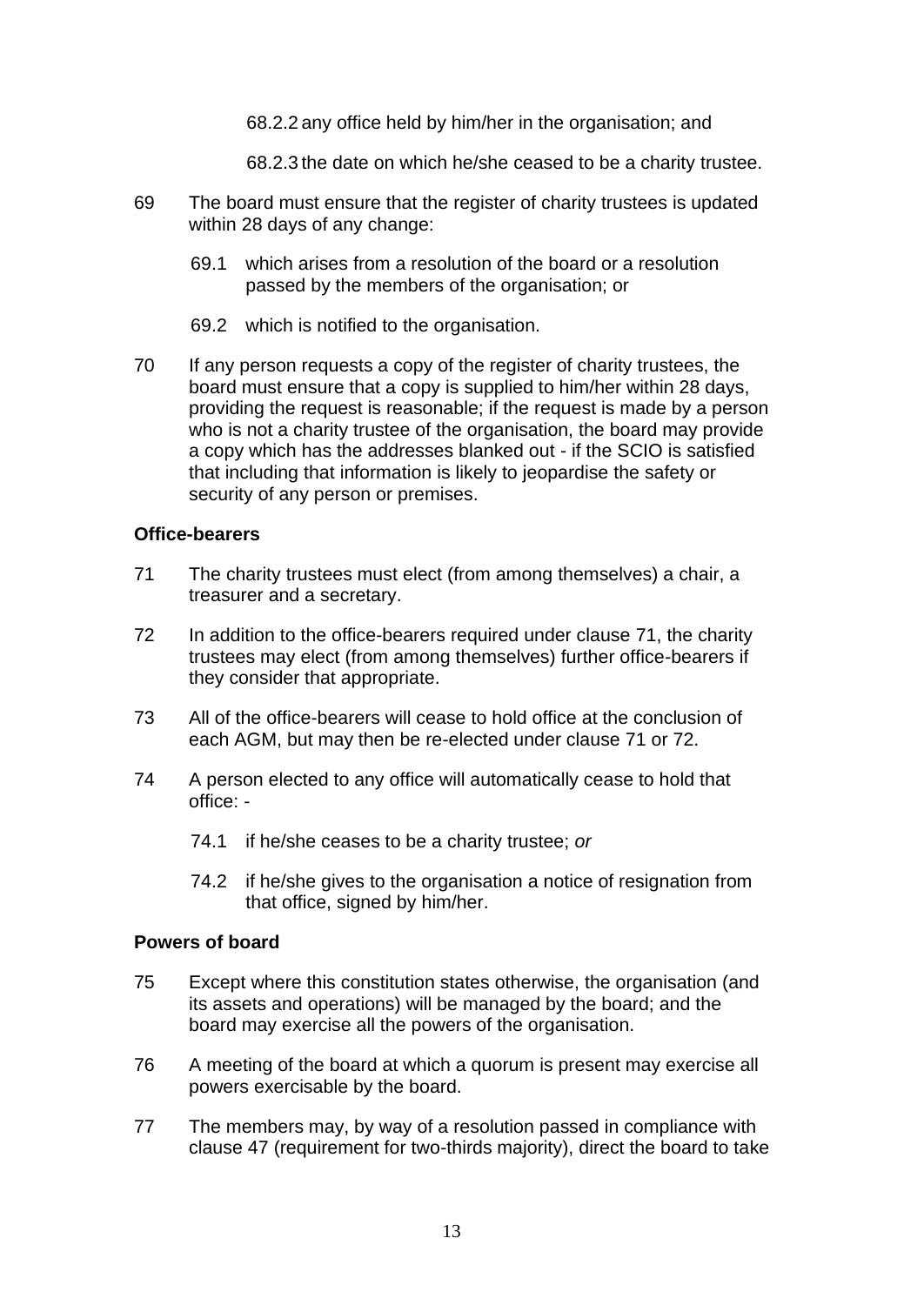any particular step or direct the board not to take any particular step; and the board shall give effect to any such direction accordingly.

#### **Charity trustees - general duties**

- 78 Each of the charity trustees has a duty, in exercising functions as a charity trustee, to act in the interests of the organisation; and, in particular, must:-
	- 78.1 seek, in good faith, to ensure that the organisation acts in a manner which is in accordance with its purposes;
	- 78.2 act with the care and diligence which it is reasonable to expect of a person who is managing the affairs of another person;
	- 78.3 in circumstances giving rise to the possibility of a conflict of interest between the organisation and any other party:
		- 78.3.1 put the interests of the organisation before that of the other party;
		- 78.3.2 where any other duty prevents him/her from doing so, disclose the conflicting interest to the organisation and refrain from participating in any deliberation or decision of the other charity trustees with regard to the matter in question;
	- 78.4 ensure that the organisation complies with any direction, requirement, notice or duty imposed under or by virtue of the Charities and Trustee Investment (Scotland) Act 2005.
- 79 In addition to the duties outlined in clause 78, all of the charity trustees must take such steps as are reasonably practicable for the purpose of ensuring: -
	- 79.1 that any breach of any of those duties by a charity trustee is corrected by the charity trustee concerned and not repeated; and
	- 79.2 that any trustee who has been in serious and persistent breach of those duties is removed as a trustee.
- 80 Provided he/she has declared his/her interest and has not voted on the question of whether or not the organisation should enter into the arrangement - a charity trustee will not be debarred from entering into an arrangement with the organisation in which he/she has a personal interest; and (subject to clause 81 and to the provisions relating to remuneration for services contained in the Charities and Trustee Investment (Scotland) Act 2005), he/she may retain any personal benefit which arises from that arrangement.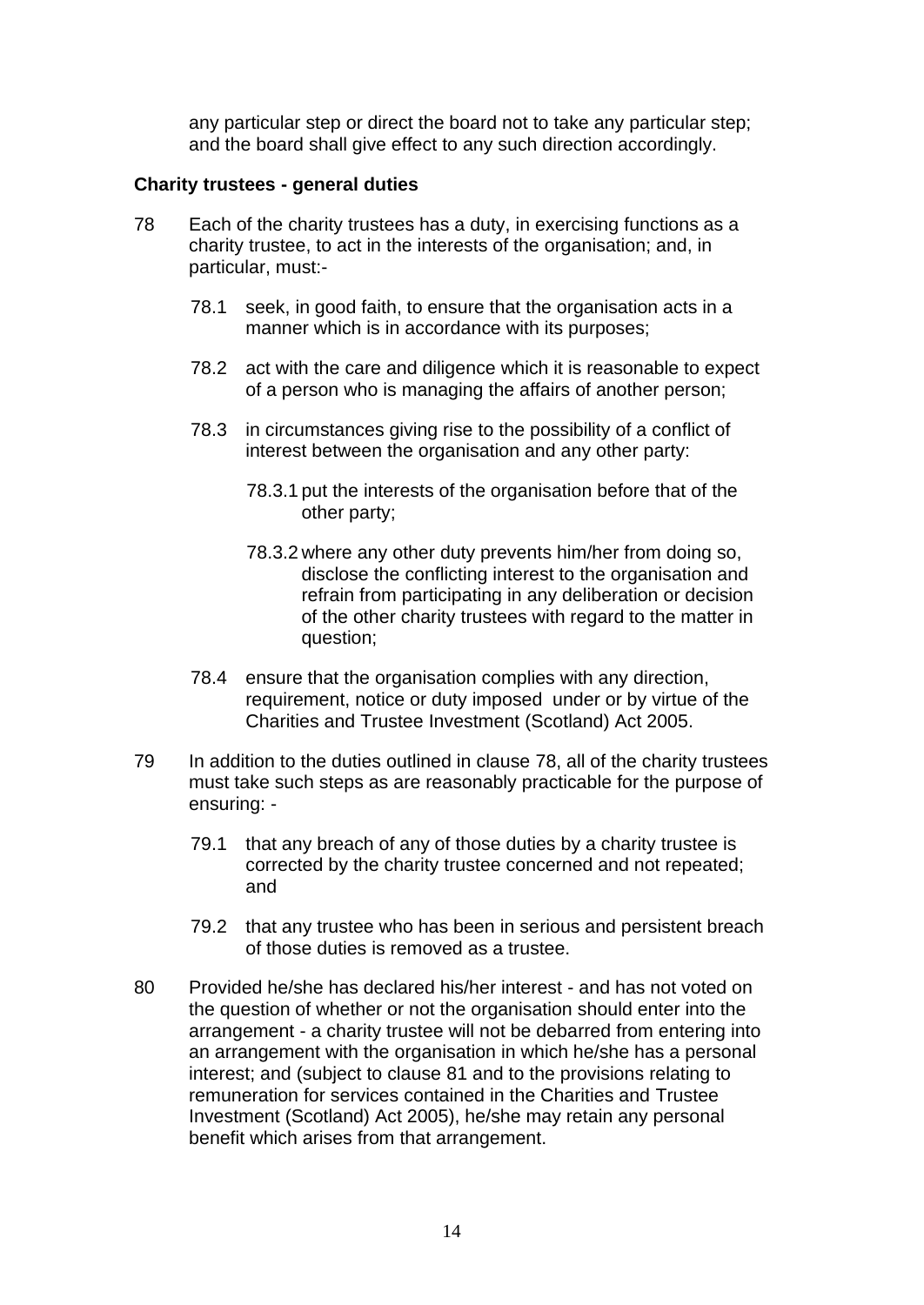- 81 No charity trustee may serve as an employee (full time or part time) of the organisation; and no charity trustee may be given any remuneration by the organisation for carrying out his/her duties as a charity trustee.
- 82 The charity trustees may be paid all travelling and other expenses reasonably incurred by them in connection with carrying out their duties; this may include expenses relating to their attendance at meetings.

#### **Code of conduct for charity trustees**

- 83 Each of the charity trustees shall comply with the code of conduct (incorporating detailed rules on conflict of interest) prescribed by the board from time to time.
- 84 The code of conduct referred to in clause 83 shall be supplemental to the provisions relating to the conduct of charity trustees contained in this constitution and the duties imposed on charity trustees under the Charities and Trustee Investment (Scotland) Act 2005; and all relevant provisions of this constitution shall be interpreted and applied in accordance with the provisions of the code of conduct in force from time to time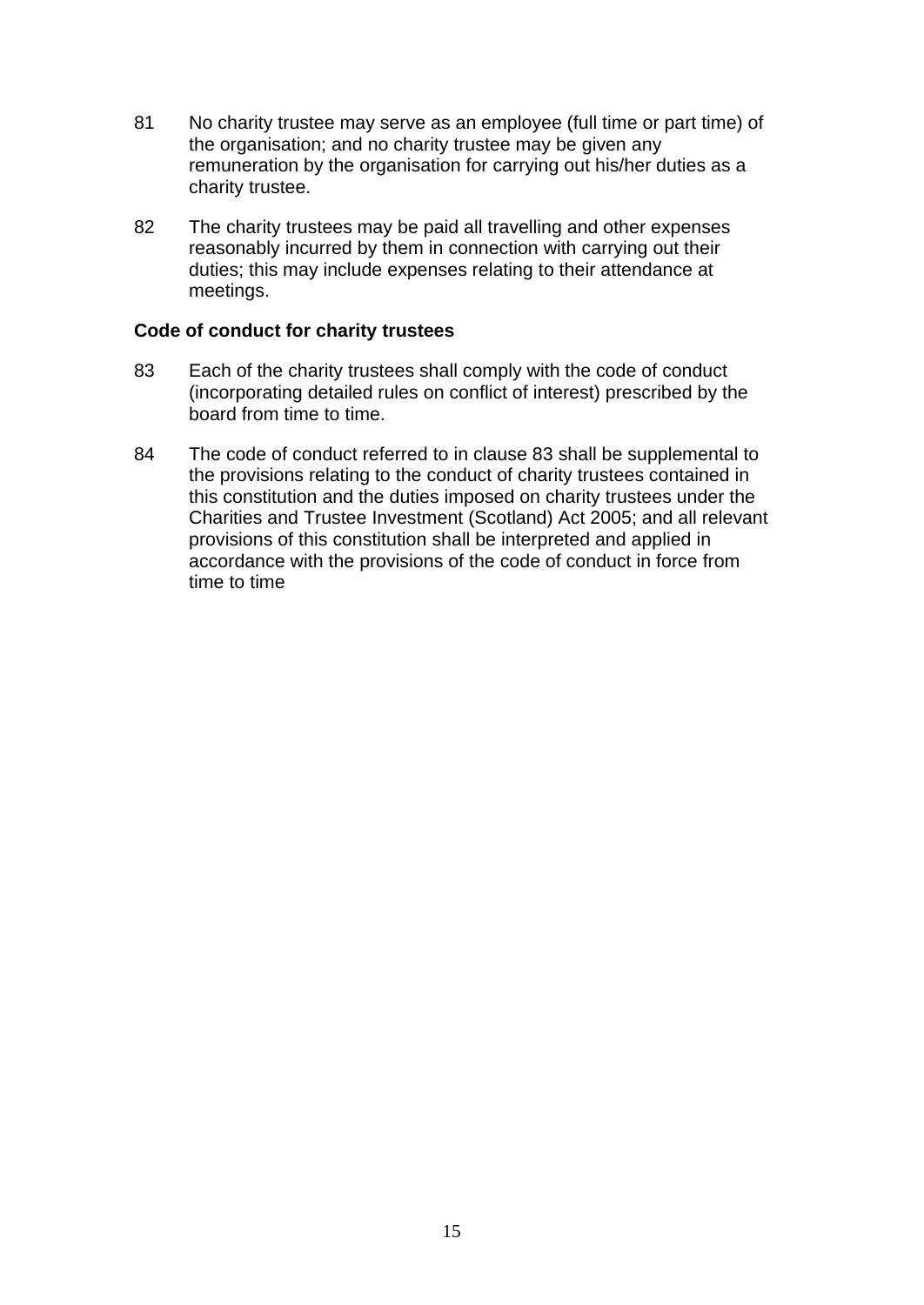# **DECISION-MAKING BY THE CHARITY TRUSTEES**

#### **Notice of board meetings**

- 85 Any charity trustee may call a meeting of the board *or* ask the secretary to call a meeting of the board.
- 86 At least 7 days' notice must be given of each board meeting, unless (in the opinion of the person calling the meeting) there is a degree of urgency which makes that inappropriate.

#### **Procedure at board meetings**

- 87 No valid decisions can be taken at a board meeting unless a quorum is present; the quorum for board meetings is **4** charity trustees, present in person.
- 88 If at any time the number of charity trustees in office falls below the number stated as the quorum in clause 87, the remaining charity trustee(s) will have power to fill the vacancies or call a members' meeting - but will not be able to take any other valid decisions.
- 89 The chair of the organisation should act as chairperson of each board meeting.
- 90 If the chair is not present within 15 minutes after the time at which the meeting was due to start (or is not willing to act as chairperson), the charity trustees present at the meeting must elect (from among themselves) the person who will act as chairperson of that meeting.
- 91 Every charity trustee has one vote, which must be given personally.
- 92 All decisions at board meetings will be made by majority vote.
- 93 If there is an equal number of votes for and against any resolution, the chairperson of the meeting will be entitled to a second (casting) vote.
- 94 The board may, at its discretion, allow any person to attend and speak at a board meeting notwithstanding that he/she is not a charity trustee - but on the basis that he/she must not participate in decision-making.
- 95 A charity trustee must not vote at a board meeting (or at a meeting of a sub-committee) on any resolution which relates to a matter in which he/she has a personal interest or duty which conflicts (or may conflict) with the interests of the organisation; he/she must withdraw from the meeting while an item of that nature is being dealt with.
- 96 For the purposes of clause 95:
	- 96.1 an interest held by an individual who is "connected" with the charity trustee under section 68(2) of the Charities and Trustee Investment (Scotland) Act 2005 (husband/wife, partner, child,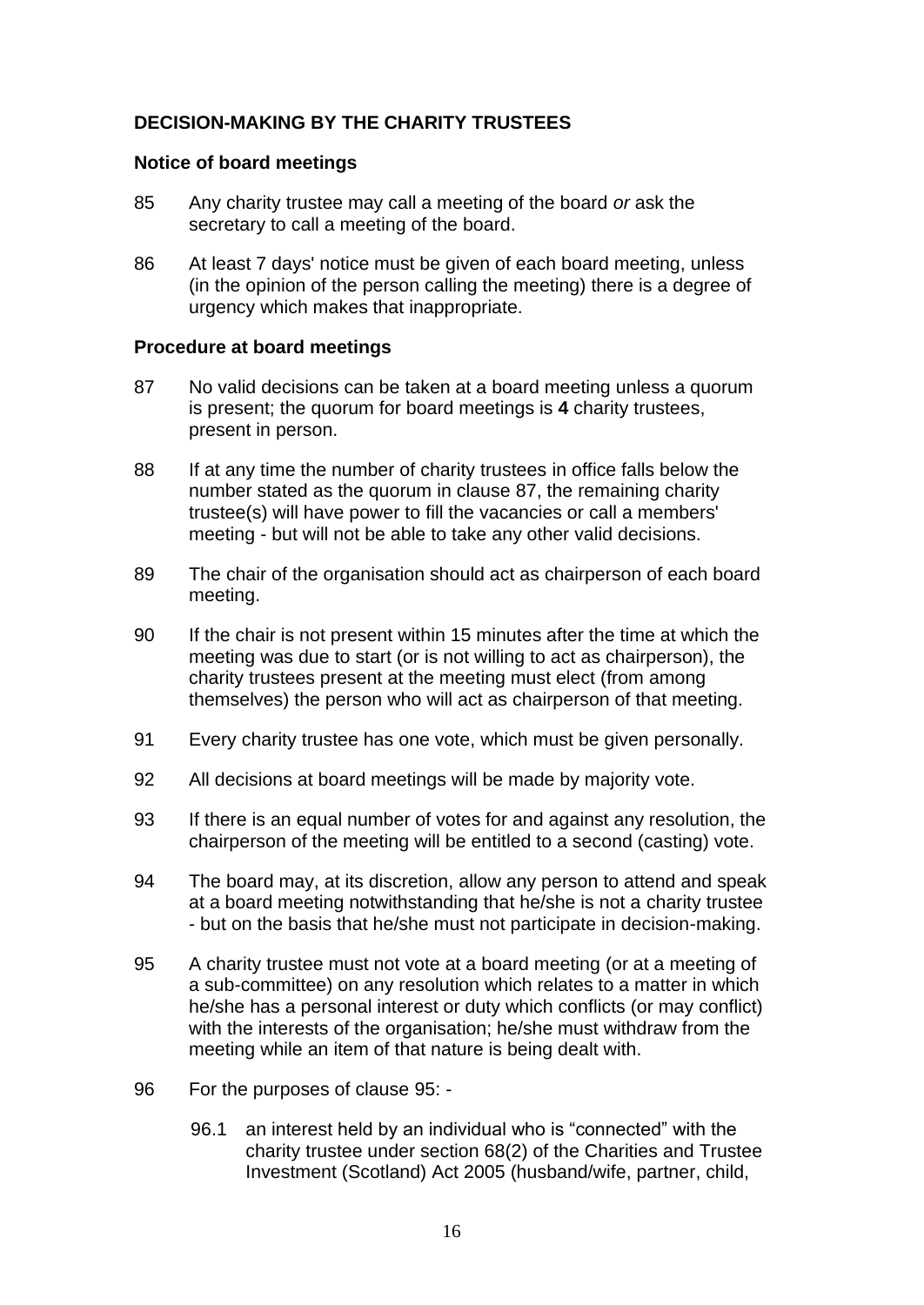parent, brother/sister etc) shall be deemed to be held by that charity trustee;

96.2 a charity trustee will be deemed to have a personal interest in relation to a particular matter if a body in relation to which he/she is an employee, director, member of the management committee, officer or elected representative has an interest in that matter.

#### **Minutes**

- 97 The board must ensure that proper minutes are kept in relation to all board meetings and meetings of sub-committees.
- 98 The minutes to be kept under clause 97 must include the names of those present; and (so far as possible) should be signed by the chairperson of the meeting.
- 99 The board shall (subject to clause 100) make available copies of the minutes referred to in clause 97 to any member of the public requesting them.
- 100 The board may exclude from any copy minutes made available to a member of the public under clause 99 any material which the board considers ought properly to be kept confidential - on the grounds that allowing access to such material could cause significant prejudice to the interests of the organisation or on the basis that the material contains reference to employee or other matters which it would be inappropriate to divulge.

#### **ADMINISTRATION**

#### **Delegation to sub-committees**

- 101 The board may delegate any of their powers to sub-committees; a sub-committee must include at least one charity trustee, but other members of a sub-committee need not be charity trustees.
- 102 The board may also delegate to the chair of the organisation (or the holder of any other post) such of their powers as they may consider appropriate.
- 103 When delegating powers under clause 101 or 102, the board must set out appropriate conditions (which must include an obligation to report regularly to the board).
- 104 Any delegation of powers under clause 101 or 102 may be revoked or altered by the board at any time.
- 105 The rules of procedure for each sub-committee, and the provisions relating to membership of each sub-committee, shall be set by the board.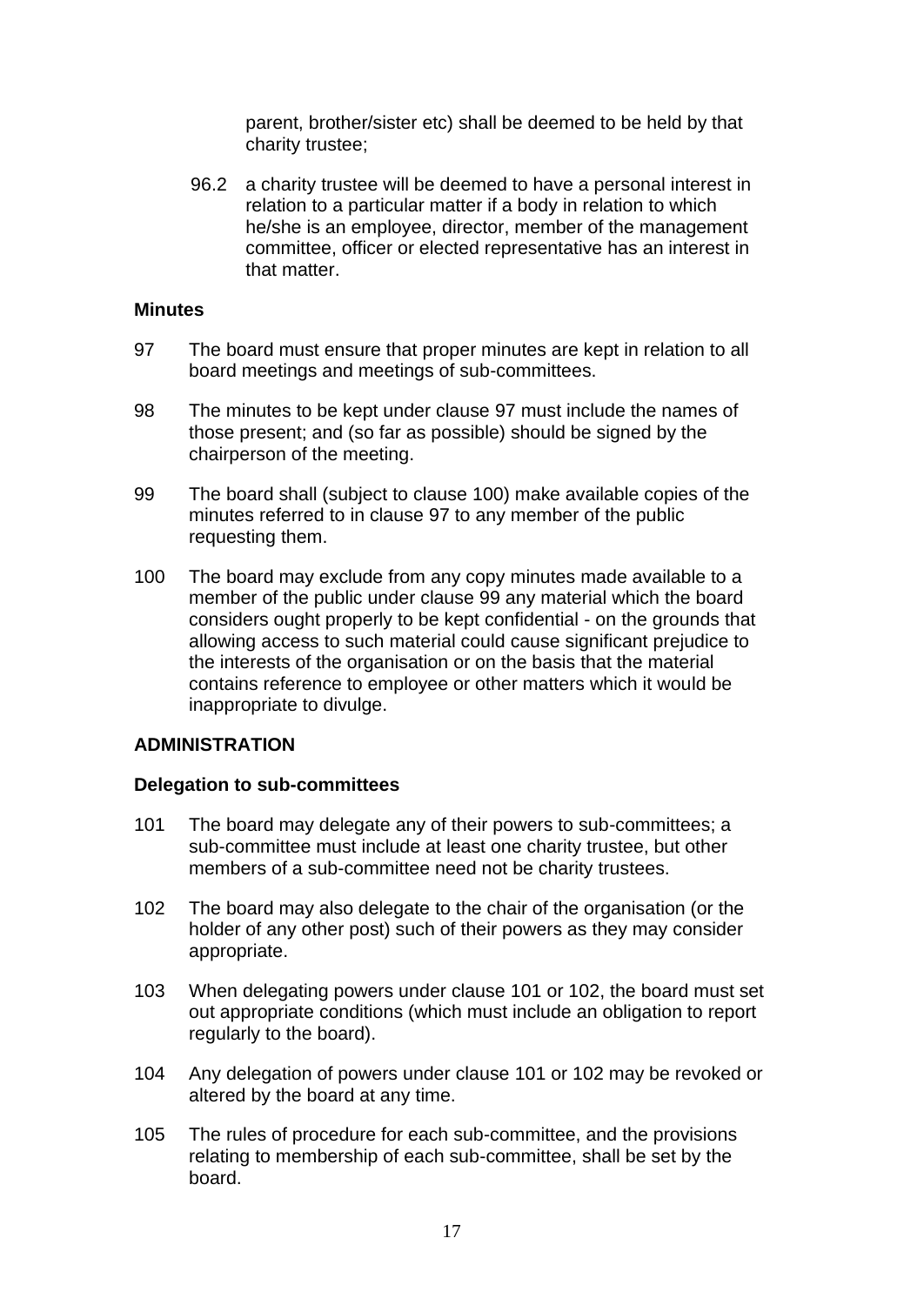## **Operation of accounts**

- 106 Subject to clause 107, the signatures of two out of three signatories appointed by the board will be required in relation to all operations (other than the lodging of funds) on the bank and building society accounts held by the organisation; at least one out of the two signatures must be the signature of a charity trustee.
- 107 Where the organisation uses electronic facilities for the operation of any bank or building society account, the authorisations required for operations on that account must be consistent with the approach reflected in clause 106.

#### **Accounting records and annual accounts**

- 108 The board must ensure that proper accounting records are kept, in accordance with all applicable statutory requirements.
- 109 The board must prepare annual accounts, complying with all relevant statutory requirements; if an audit is required under any statutory provisions (or if the board consider that an audit would be appropriate for some other reason), the board should ensure that an audit of the accounts is carried out by a qualified auditor.

### **MISCELLANEOUS**

#### **Winding-up**

- 110 If the organisation is to be wound up or dissolved, the winding-up or dissolution process will be carried out in accordance with the procedures set out under the Charities and Trustee Investment (Scotland) Act 2005.
- 111 Any surplus assets available to the organisation immediately preceding its winding up or dissolution must be used for purposes which are the same as - or which closely resemble - the purposes of the organisation as set out in this constitution.

#### **Alterations to the constitution**

- 112 This constitution may (subject to clause 113) be altered by resolution of the members passed at a members' meeting (subject to achieving the two thirds majority referred to in clause 47) or by way of a written resolution of the members.
- 113 The Charities and Trustee Investment (Scotland) Act 2005 prohibits taking certain steps (eg change of name, an alteration to the purposes, amalgamation, winding-up) without the consent of the Office of the Scottish Charity Regulator (OSCR).